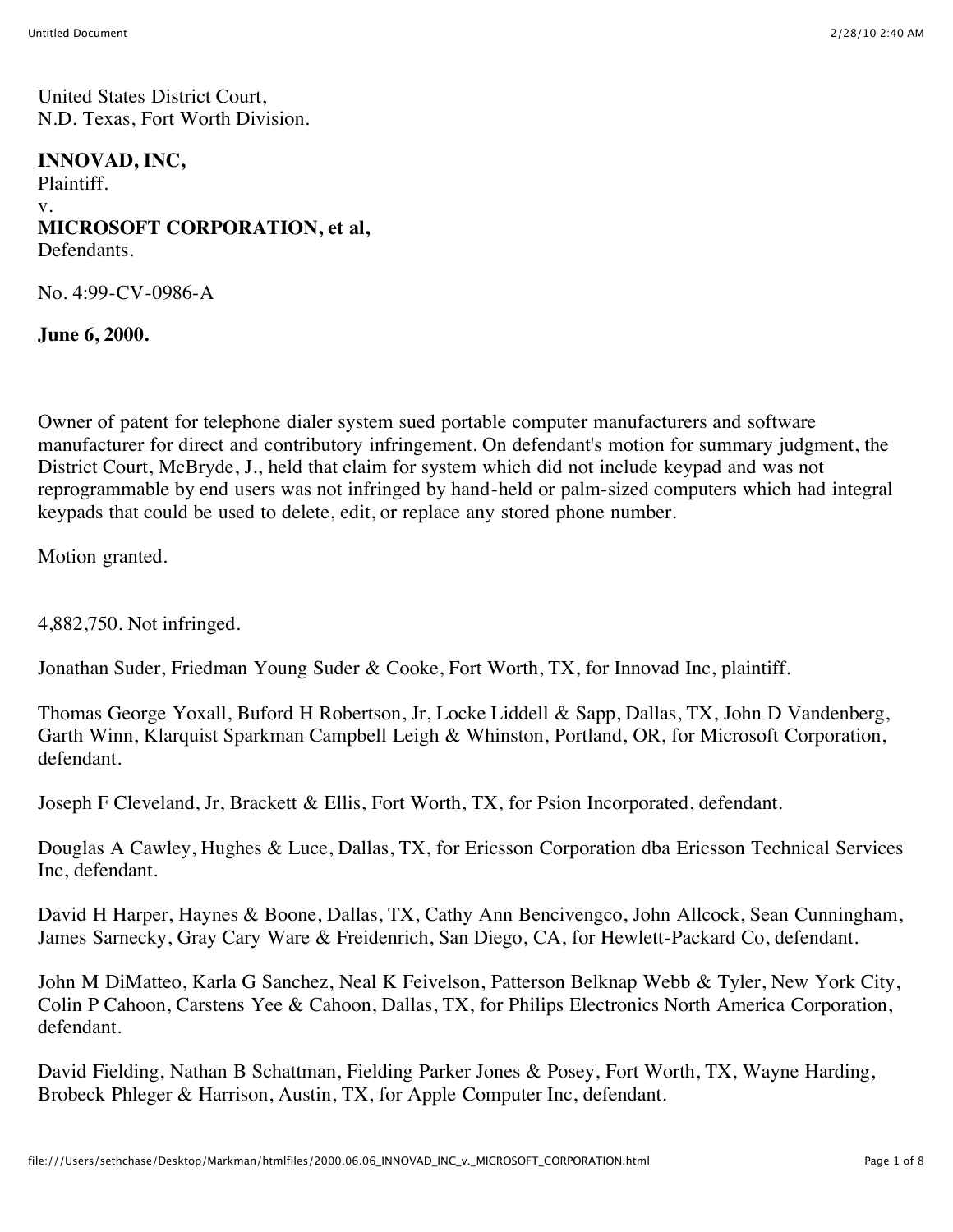V Bryan Medlock, Jr, Kathi Anne Cover, Matthew D Jones, Sidley & Austin, Dallas, TX, Joseph F Cleveland, Jr, Brackett & Ellis, Fort Worth, TX, for Everex Systems Inc, defendant.

Mack Ed Swindle, Michener Larimore Swindle Whitaker Flowers Sawyer Reynolds & Chalk, Fort Worth, TX, Gregory S Gewirtz, Lerner David Littenberg Krumholz & Mentlik, Westfield, NJ, for Sony Electronics Inc, defendant.

Martin Burr McNamara, C Glen Morris, Gibson Dunn & Crutcher, Dallas, TX, Kara F Stoll, C Larry O'Rourke, Liam O'Grady, Andrew C Sonu, Finnegan Henderson Farabow Garrett & Dunner, Washington, DC, for LG Electronics USA Inc, defendant.

Michael Brett Johnson, Lynn Stodghill Melsheimer & Tillotson, Dallas, TX, for Odyssey Computing Incorporated, defendant.

C Glen Morris, Gibson Dunn & Crutcher, Dallas, TX, Unspecified, Harvey Law Firm, Dallas, TX, for LG Electronics USA Inc, counter-claimant.

McBRYDE**, District Judge.**

### *MEMORANDUM OPINION and ORDER*

Came on for consideration the motion of defendant Microsoft Corporation ("Microsoft") for summary judgment. The court, having considered the motion, the response of plaintiff, Innovad, Inc., the reply, the record, the summary judgment evidence, and applicable authorities, finds that the motion should be granted.

## **I.**

## *Plaintiff's Claims*

On November 30, 1999, plaintiff filed its complaint in this action. Plaintiff alleges that defendants are infringing, inducing others to infringe, or contributing to the infringement of, claim 22 of U.S.Patent No. 4,882,750, which relates to a telephone dialer system that includes a portable dialer unit that can produce a selected sequence of dialing tones that may be preprogrammed in the memory of the unit (the " '750 patent"). Eight of the ten defendants make or sell hand-held or palm-sized computers. Microsoft and defendant Odyssey Computing Incorporated manufacture software that may be installed on the computers made by the other defendants. FN1

FN1. Plaintiff mistakenly refers to Odyssey Computing Incorporated as a manufacturer of hardware. *See* Odyssey's Motion to Dismiss (filed February 7, 2000).

#### **II.**

#### *Microsoft's Motion for Summary Judgment*

Microsoft urges that the '750 patent clearly states that it does not cover products of the type that plaintiff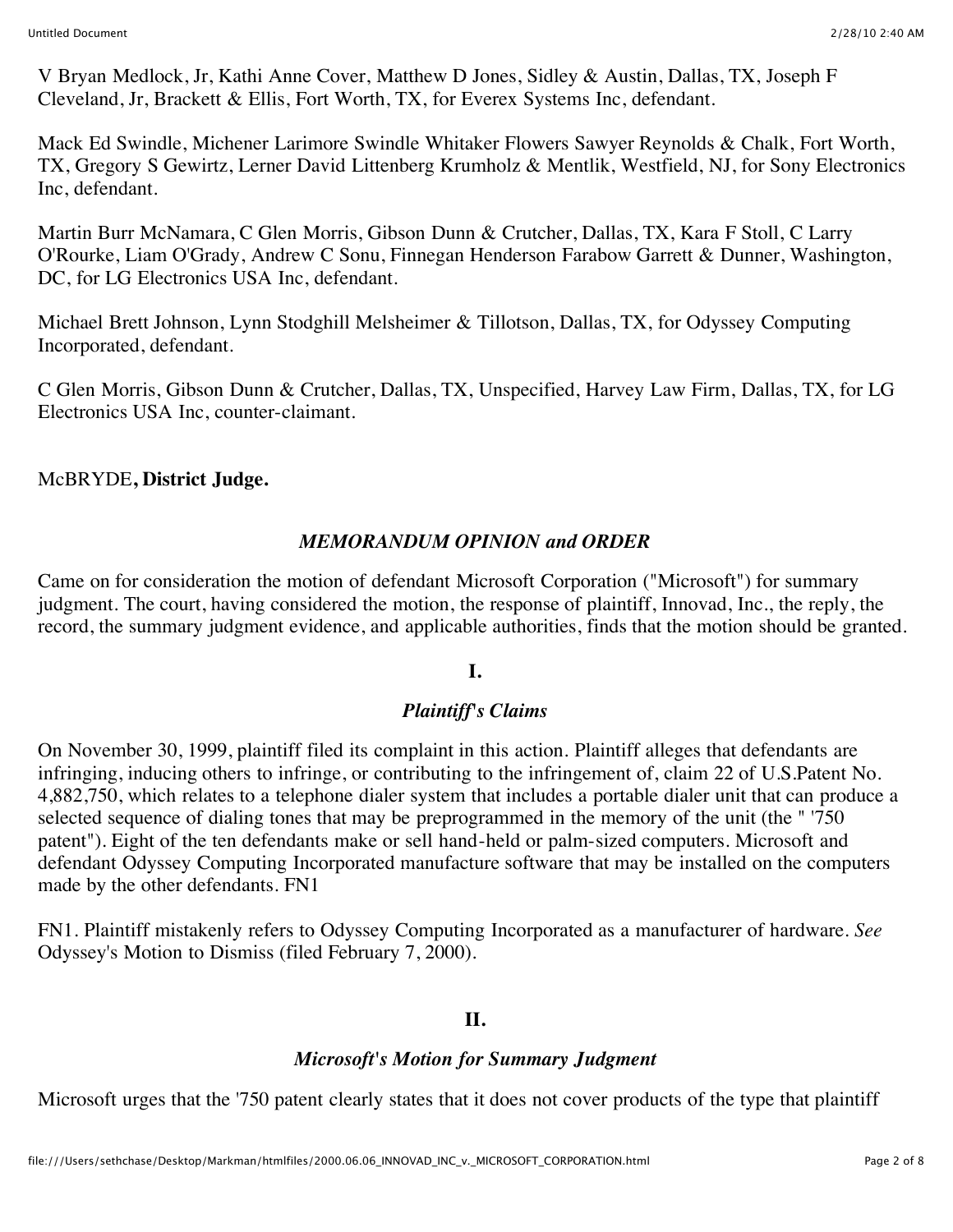now accuses of infringement. Microsoft asks the court to grant all defendants judgment as a matter of law that claim 22 of the '750 patent is not infringed. FN2

FN2. Microsoft does not cite any authority to support the proposition that the court can grant summary judgment to other defendants who have not joined in the motion. The court recognizes that its ruling effectively forecloses plaintiffs' claims against the remaining defendants; however, it will be up to those defendants to seek appropriate relief.

#### **III.**

#### *Applicable Summary Judgment Principles*

A party is entitled to summary judgment on all or any part of a claim as to which there is no genuine issue of material fact and as to which the moving party is entitled to judgment as a matter of law. FED.R.CIV.P. 56(c). Anderson v. Liberty Lobby, Inc., 477 U.S. 242, 247, 106 S.Ct. 2505, 91 L.Ed.2d 202 (1986). The moving party has the initial burden of showing that there is no genuine issue of material fact. Anderson, 477 U.S. at 256, 106 S.Ct. 2505. The movant may discharge this burden by pointing out the absence of evidence to support one or more essential elements of the nonmoving party's claim "since a complete failure of proof concerning an essential element of the non-moving party's case necessarily renders all other facts immaterial." Celotex Corp. v. Catrett, 477 U.S. 317, 323-25, 106 S.Ct. 2548, 91 L.Ed.2d 265 (1986). Once the moving party has carried its burden under Rule 56(c), the non-moving party must do more than merely show that there is some metaphysical doubt as to the material facts. Matsushita Elec. Indus. Co., Ltd. v. Zenith Radio Corp., 475 U.S. 574, 586, 106 S.Ct. 1348, 89 L.Ed.2d 538 (1986). The party opposing the motion may not rest on mere allegations or denials of pleading, but must set forth specific facts showing a genuine issue for trial. Anderson, 477 U.S. at 248, 256, 106 S.Ct. 2505. To meet this burden, the nonmovant must "identify specific evidence in the record and articulate the 'precise manner' in which that evidence support[s] [its] claim [s]." Forsyth v. Barr, 19 F.3d 1527, 1537 (5th Cir.), *cert. denied,* 513 U.S. 871, 115 S.Ct. 195, 130 L.Ed.2d 127 (1994). An issue is material only if its resolution could affect the outcome of the action. Anderson, 477 U.S. at 248, 106 S.Ct. 2505. Unsupported allegations, conclusory in nature, are insufficient to defeat a proper motion for summary judgment. Simmons v. Lyons, 746 F.2d 265, 269 (5th Cir.1984).

The standard for granting a summary judgment is the same as the standard for a directed verdict. Celotex Corp., 477 U.S. at 323, 106 S.Ct. 2548. If the record taken as a whole could not lead a rational trier of fact to find for the non-moving party, there is no genuine issue for trial. Matsushita, 475 U.S. at 597, 106 S.Ct. 1348.

#### **IV.**

#### *Undisputed Facts*

The abstract section of the '750 patent provides:

A telephone dialer system consists of a programming unit, and a portable telephone dialer unit for producing a selected sequence of dual tone modulated frequency dialing tones, adapted to be programmed by the programming unit when said portable telephone dialer is releasably electrically coupled to said programming unit. The portable telephone dialer has a case, a reprogrammable memory, a programming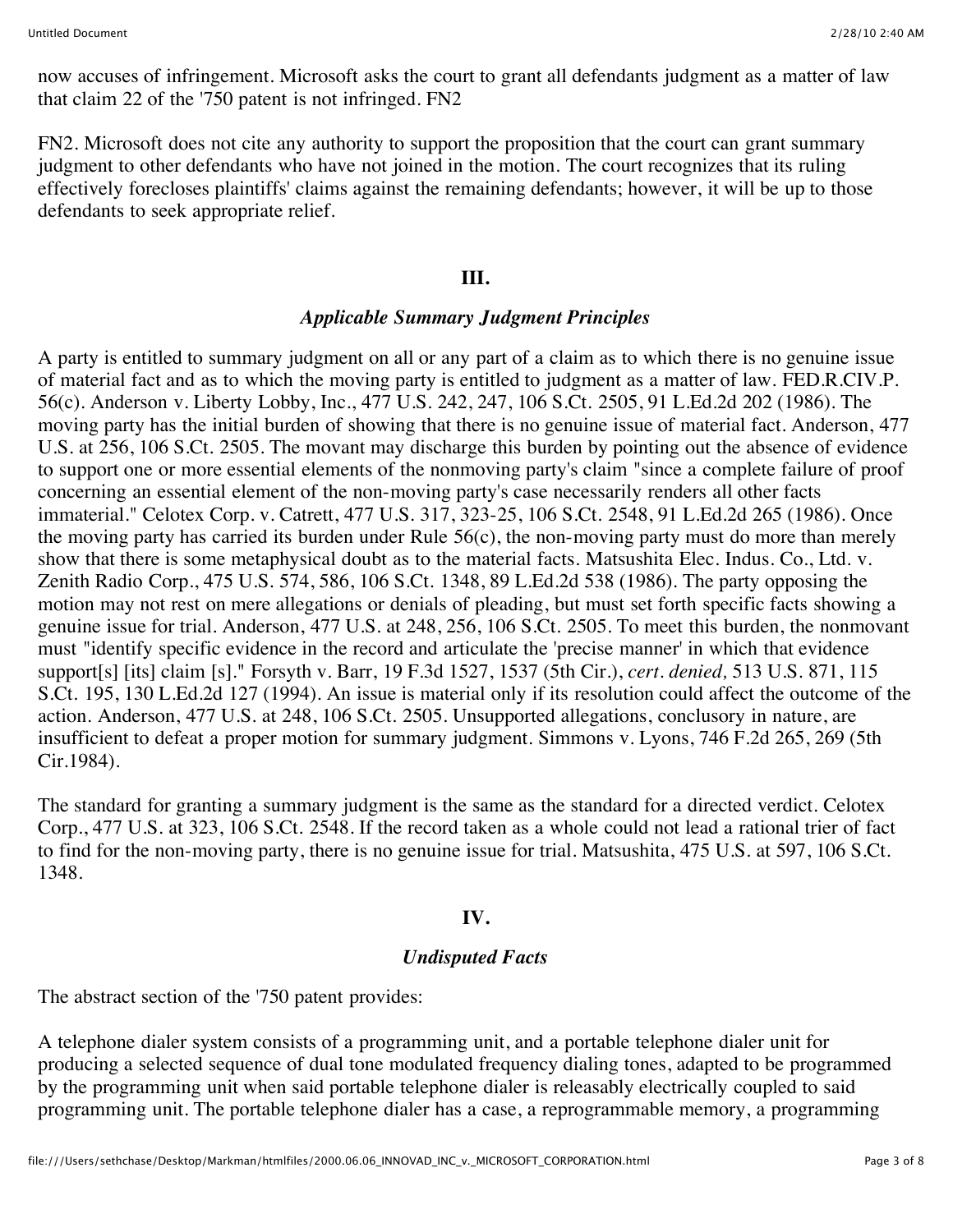interface, a speaker, a battery, a dual tone modulated frequency signal generating integrated circuit chip, and a single bi-state switch operable from the exterior of the case.

The "Background of the Invention" section of the patent provides, in pertinent part:

## 2.2. Description of the Prior Art

It is a very common business practice for companies to give specially manufactured gifts to clients and prospective clients in an effort to generate more business....

... One very important goal of the specialty advertising industry is to make a company's phone number easily accessible to potential clients.

A variety of repertory dialers are currently available in the market place. These repertory dialers have a keypad that allows the operator to program the dialer memory with a plurality of selected telephone numbers. When the operator wishes to dial a particular number, this number is retrieved from the repertory dialer memory through use of the keypad. Next, the operator places the repertory dialer speaker in close proximity with a telephone mouthpiece and then causes the repertory dialer to produce a sequence of audible dial tones that correspond to the selected telephone number. Thus, the repertory dialer eliminates the task of physically dialing the desired number with the telephone keypad.

Repertory dialers have several inherent limitations that render them useless as specialty advertising giveaway items. First, the keyboard on a repertory dialer is generally an expensive item which often renders the repertory dialer too expensive for specialty advertising use. Second, the keyboard on a repertory dialer greatly increases the size of the repertory dialer, often making the repertory dialer too large and cumbersome for specialty advertising use. Third, while repertory dialers can be programmed with a particular desired number, the potential customer can reprogram the repertory dialer with a different number through use of the keypad on said repertory dialer, destroying the advertising value of the dialer.

The "Summary of the Invention" section of the patent provides, in pertinent part:

The present invention is a telephone dialer system that yields a portable telephone dialer that is suitable for specialty advertising purposes....

In the preferred embodiment, the programming unit consists....

In the preferred embodiment, the dialer unit consists....

In the preferred embodiment, the dialer unit....

*The present invention has several distinct advantages over existing repertory dialers.* First, since the dialer unit has no keypad, it is less expensive than the repertory dialers and thus more suitable for specialty advertising use. Second, since the dialer unit has no keypad it is much smaller than existing repertory dialers and thus more portable and suitable for specialty advertising purposes. Third, since the repertory dialer has no keypad it may not be reprogrammed by the end user. However, the dialer unit is not permanently programmed with a selected number and may be reprogrammed when desired by recoupling the dialer unit to the programming unit; this feature is particularly useful when a company number is changed, or when the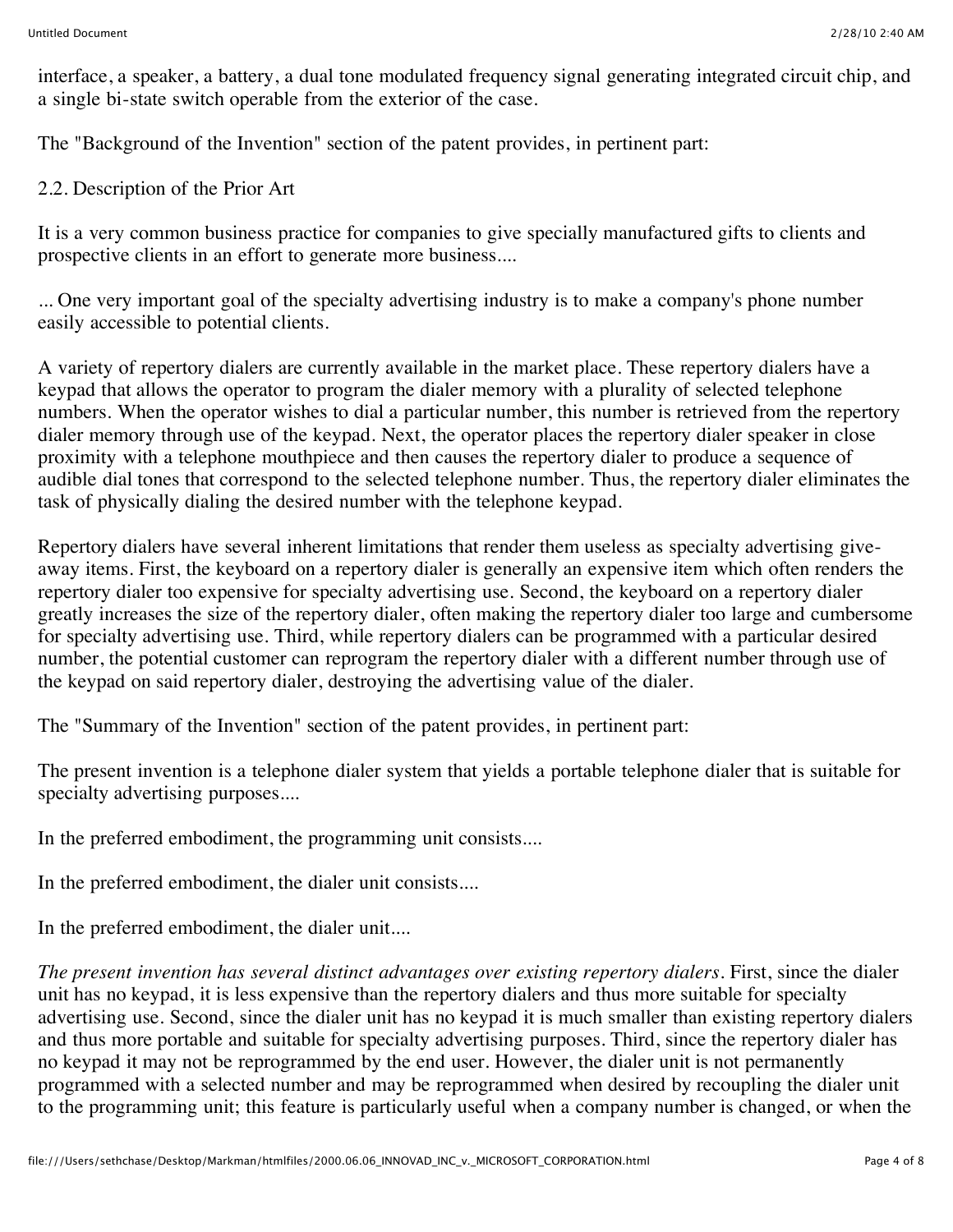dialer unit has been programmed with an incorrect number. Considerable savings can be realized due to the reprogrammable nature of the dialer unit of the present invention, since the dialer units are reuseable, and since programming errors may be corrected. Fourth, since the dialer unit has no keypad, a substantial portion of the surface area of the dialer case is available for custom printing.

(emphasis added).

Claim 22 of the '750 patent provides:

22. A telephone dialer system, comprising:

a case having at least one surface for substantially enclosing a small volume;

reprogrammable memory means disposed within said case for storing a selected sequence of digits during a programming mode, said digits constituting at least one telephone number;

signal means disposed within said case

electrically coupled to said reprogrammable memory means for producing a sequence of dual tone modulated frequency signals corresponding to said at least one telephone number stored in said reprogrammable memory means during a dialing mode;

an audiofrequency output means electrically coupled to said signal means for producing a sequence of audiofrequency signals corresponding to said sequence of dual tone modulated frequency signals produced by signal means during said dialing mode;

at least one battery disposed within said case, electrically coupled and providing power to said reprogrammable memory means, said signal means, and said audiofrequency output means;

a single, bi-state switch operable from the exterior of said case for activating said signal means to produce said sequence of dual tone modulated frequency signals during said dialing mode corresponding to said digits in said reprogrammable memory means;

programming means for programming said reprogrammable memory means with said at least one telephone number during said programming mode; and

means for releasably electrically coupling said reprogrammable memory means and said programming means only during said programming mode.

## **V.**

## *Law Applied to the Facts*

# **A.** *General Principles.*

[1] The first step in determining whether a patent has been infringed is to construe the patent claims. The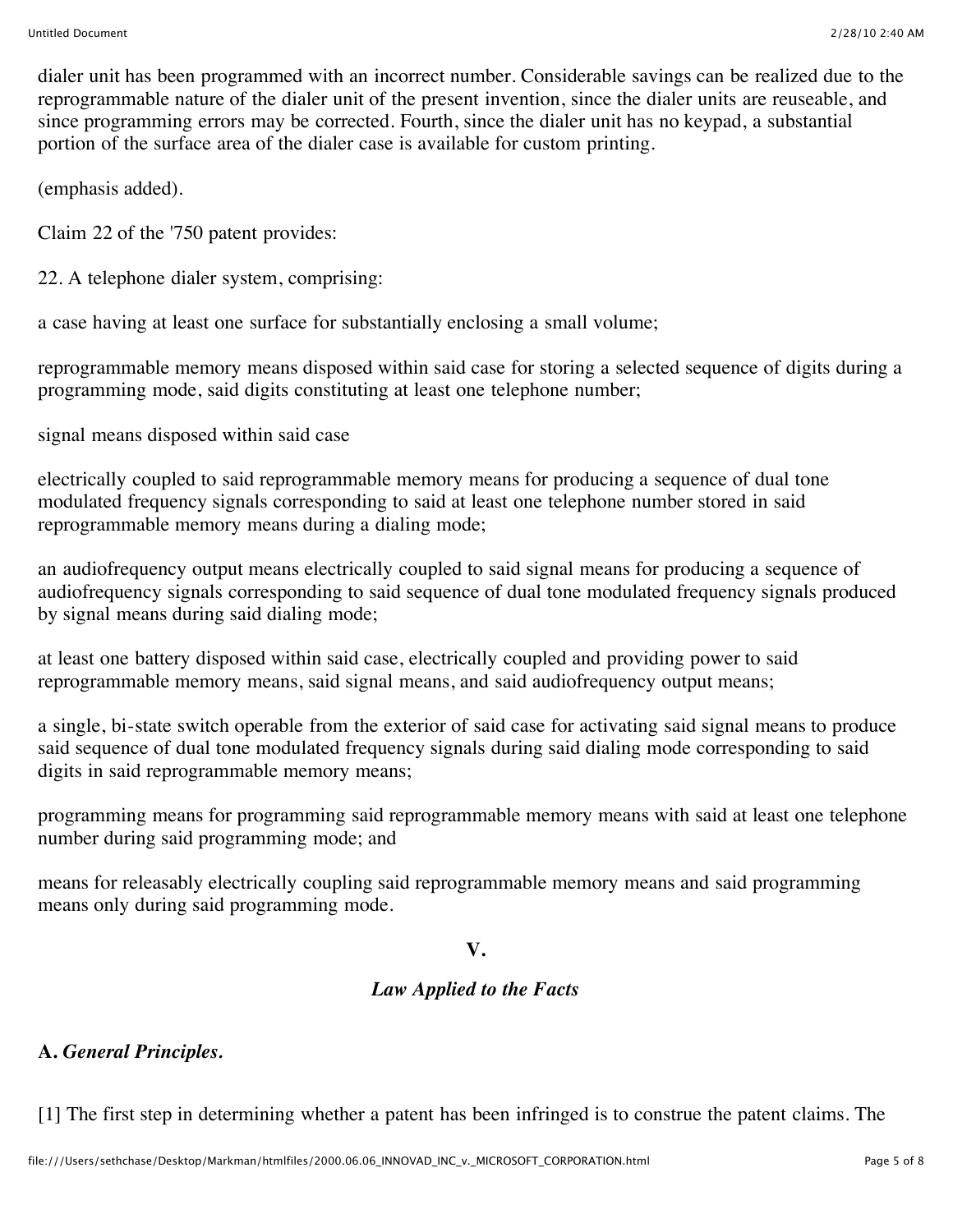court determines the scope and meaning of patent claims, since claim construction is a purely legal matter. Cybor Corp. v. FAS Technologies, Inc., 138 F.3d 1448, 1454-55 (Fed.Cir.1998) (en banc). In interpreting a patent, the court looks to the language of the claims, the specification, and the prosecution history. Pall Corp. v. Micron Separations, Inc., 66 F.3d 1211, 1216 (Fed.Cir.1995). These constitute the record "on which the public is entitled to rely." Vitronics Corp. v. Conceptronic, Inc., 90 F.3d 1576, 1583 (Fed.Cir.1996).

[2] [3] [4] The second step of the analysis, after the patent claim has been construed as a matter of law, is to determine whether there is infringement of the patent, either literal or under the doctrine of equivalents. Literal infringement requires that every limitation of the patent claim be found in the accused device. General Mills, Inc. v. Hunt-Wesson, Inc., 103 F.3d 978, 981 (Fed.Cir.1997). Under the doctrine of equivalents, infringement may be found if the accused product performs substantially the same function, in substantially the same way, to obtain substantially the same results as the claimed invention. Pennwalt Corp. v. Durand-Wayland, Inc., 833 F.2d 931, 934 (Fed.Cir.1987). Ordinarily, whether an accused device infringes on a patented device is a question of fact. General Mills, 103 F.3d at 981; Lifescan, Inc. v. Home Diagnostics, Inc., 76 F.3d 358, 359 (Fed.Cir.1996). However, summary judgment is appropriate if no genuine fact issue exists as to whether properly construed claims read on an accused device either literally or under the doctrine of equivalents. Lifescan, 76 F.3d at 359.

## **B.** *Claim Construction.*

[5] [6] [7] [8] Claims must be read in view of the specification of which they are a part. Markman v. Westview Instruments, Inc., 52 F.3d 967, 979 (Fed.Cir.1995) (en banc), *affirmed,* 517 U.S. 370, 116 S.Ct. 1384, 134 L.Ed.2d 577 (1996). The court recognizes that there is a fine line between reading a claim in light of its specification and reading a limitation into the claim from the specification. Comark Communications, Inc. v. Harris Corp., 156 F.3d 1182, 1186 (Fed.Cir.1998). A claim is not limited to preferred embodiments or specific examples in the specification. *Id.* For claim construction purposes, the specification may act as a dictionary to explain the invention and define the terms used in the claims. Markman, 52 F.3d at 979. Just as claims may not be limited to preferred embodiments, claims may not be broadened beyond the scope supported by the specification. Wang Lab., Inc. v. America Online, Inc., 197 F.3d 1377, 1383 (Fed.Cir.1999).

The first page of the '750 patent includes, among other things, the abstract and a miniature drawing of the programming unit and portable telephone dialer unit. This is followed by seven drawing sheets giving further graphic details as to how the invention works. Next is the background of the invention, followed by the summary of the invention. The background section describes as the prior art a variety of repertory dialers then currently available in the marketplace. Those dialers were described as having "a keypad that allows the operator to program the dialer memory with a plurality of selected telephone numbers." The repertory dialers were described as having "several inherent limitations" that rendered them useless as specialty advertising give-away items. First, the keyboard was too expensive to give away; second, the keyboard greatly increased the size, making the repertory dialer too large and cumbersome for specialty advertising use; third, the repertory dialers could be reprogrammed by potential customers.

After describing the background of the invention, the patent gives a summary of the invention. It begins:

The present invention is a telephone dialer system that yields a portable telephone dialer that is suitable for specialty advertising purposes.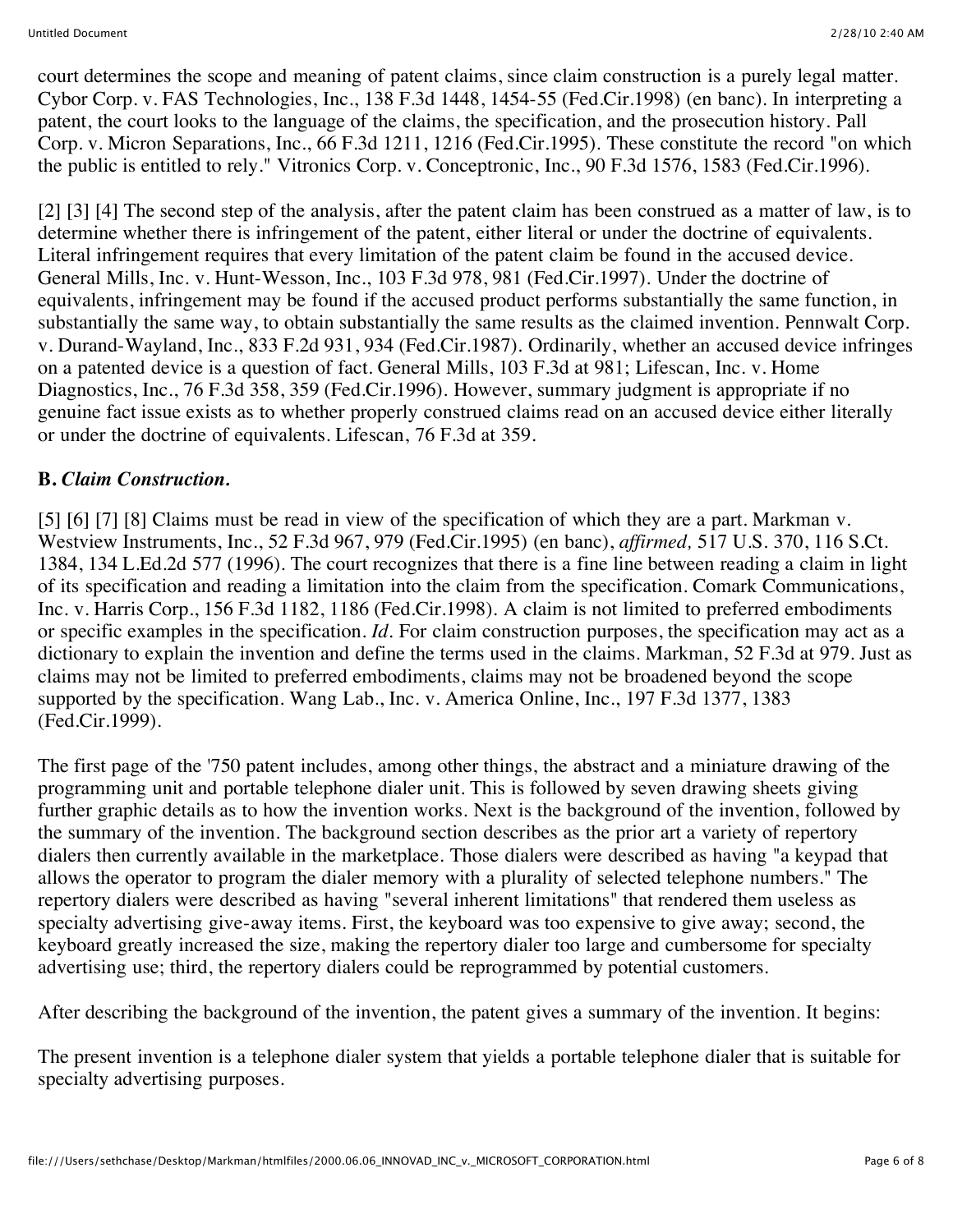The next three paragraphs describe the invention in its preferred embodiment. The fifth paragraph is not limited to the preferred embodiment, but rather describes the "present invention" and its "distinct advantages over existing repertory dialers." These distinct advantages are (1) the dialer unit has no keypad; (2) the dialer unit has no keypad and is smaller than existing repertory dialers and thus more portable and suitable for specialty advertising purposes; (3) the repertory dialer has no keypad and may not be reprogrammed by the end user; and (4) since the dialer unit has no keypad, a substantial portion of the surface area of the dialer case is available for custom printing.

Reading claim 22 in light of the foregoing, it is clear that the patented portable telephone dialer has no keypad and is smaller than the earlier repertory dialers. The word "small" is used to contrast the patented device from existing repertory dialers. And, the term "small volume" in claim 22 must be interpreted in the same manner as the term is used in claims 1, 5, and 8, where it is distinguished from a "portable telephone dialer." *See* Ethicon Endo-Surgery, Inc. v. United States Surgical Corp., 93 F.3d 1572, 1582 (Fed.Cir.1996) (all words in a claim must be given meaning); Southwall Techs., Inc. v. Cardinal IG Co., 54 F.3d 1570, 1579 (Fed.Cir.1995) (identical terms in different claims must be interpreted in a consistent manner). Plaintiff does not dispute that existing repertory dialers were pocket-size, having a 4.4 cubic inch volume.

Claim 22 further makes clear that the telephone dialer system contains only a single, bi-state switch operable from the exterior of the case for activating the signal. In other words, the telephone dialer system does not include a keypad as did existing repertory dialers. Moreover, the dialer unit itself had no mechanism through which the end user could reprogram the telephone number. Finally, claim 22 includes a "means for releasably electrically coupling said reprogrammable memory means and said programming means only during said programming mode." This means that the dialer unit is only programmed by temporary connection with the programming means during the programming mode. In other words, the programming means is coupled to the dialer unit only temporarily while it is being programmed. And, the end user cannot change the programming since the dialer has no keypad.

# **C.** *Infringement.*

[9] Plaintiff's complaint names several hand-held or palm-sized computers that allegedly infringe claim 22 of the '750 patent. Plaintiff does not dispute that each of the accused hand-held computers has an integral keyboard with numeric keypad that may be used to delete, edit, or replace any stored phone number. Nor does plaintiff dispute that the palm-sized computers have integral touch-screen keypads by which end users can delete, edit, and replace phone numbers. Moreover, the accused devices are larger than the repertory dialers described in the patent. Two defendants, including Microsoft, distribute software that may be installed on the accused devices.

Plainly, there is no literal infringement of the '750 patent by the accused products in this action. Nor is there infringement under the doctrine of equivalents. The concept of equivalency cannot embrace a structure that is specifically excluded from the scope of the claims. Athletic Alternatives, Inc. v. Prince Mfg., Inc., 73 F.3d 1573, 1582 (Fed.Cir.1996). Here the patent itself distinguished problems with the prior art. Plaintiff cannot now claim that the patent extends to the prior art. *See, e.g.,* Dawn Equip. Co. v. Kentucky Farms, Inc., 140 F.3d 1009, 1017 (Fed.Cir.1998); Lockwood v. American Airlines, Inc., 107 F.3d 1565, 1574-75 (Fed.Cir.1997). As the Federal Circuit has explained, no one deserves an exclusive right to technology already in the public domain. Marquip, Inc. v. Fosber America, Inc., 198 F.3d 1363, 1367 (Fed.Cir.1999).